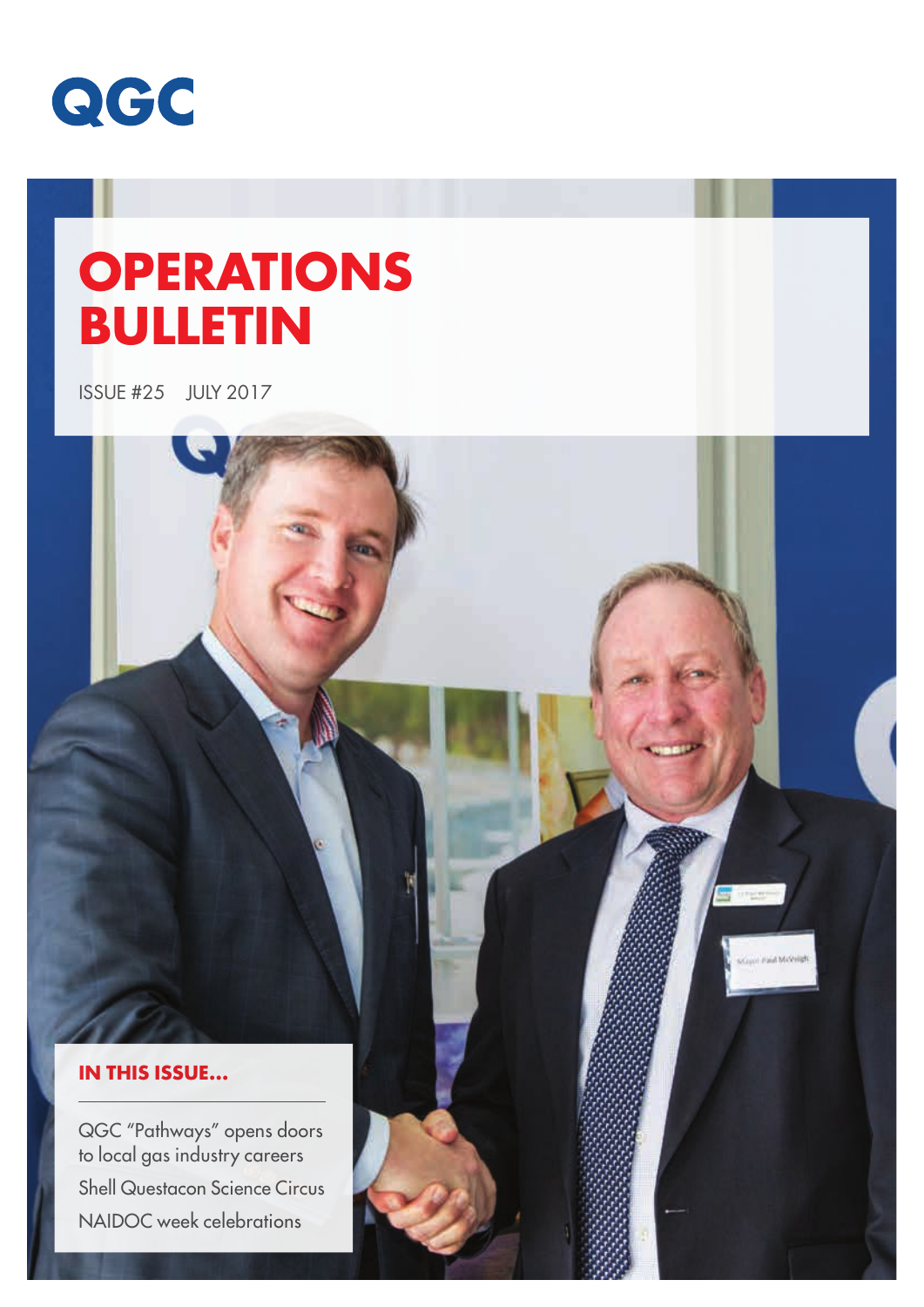# **QGC "PATHWAYS" OPENS DOORS TO LOCAL GAS INDUSTRY CAREERS**



Celebrating new career pathways for Western Downs job-seekers. Pictured are Shell QGC Vice-President Tony Nunan and Mayor of Western Downs Regional Council, Cr Paul McVeigh in Chinchilla at the launch of QGC's new apprenticeship and training program in June.

A new pathway offering Western Downs job-seekers the chance to train locally for a career in Queensland's natural gas industry, was announced by Shell's QGC business in June.

Shell QGC's Vice-President Tony Nunan launched the "Pathways" program with the Mayor of Western Downs Regional Council, Cr Paul McVeigh in Chinchilla.

Mr Nunan said "Pathways" will provide school leavers, or mature aged people seeking a career change, with an opportunity to train in Shell QGC's natural gas business and receive a nationally recognised trade or vocational qualification.

"This program will help trainees prepare for a career in natural gas - one of the world's most innovative industries and importantly they don't have to leave the local region to do it," Mr Nunan said.

"It's further proof Shell QGC is investing back into the regions where we operate, ensuring we have a pipeline of skilled trainees who can live and work in the communities they grew

up in and where they may want to raise their own families.

"Over the next couple of months, we will visit local schools to talk about the program and then call for applications throughout the community. We will be keen to see women and indigenous applicants among the group," he added.

Applications will be sought later this year and the inaugural intake of 13 candidates will kick start their new career training in January 2018.

The program, builds on the success of Shell's training pathway programs for LNG process operators in Gladstone and Prelude's to the Future program in Darwin.

Mr Nunan said QGC's Gladstone LNG trainees come from a variety of backgrounds including a former policeman, travel industry rep, a stayat-home mum and a FIFO electrician.

MIGAS, which has 30 years' experience in skilled trade apprenticeships and traineeships will be managing the recruitment and training on behalf of Shell QGC.

**MR NUNAN SAID "PATHWAYS" WILL PROVIDE SCHOOL LEAVERS, OR MATURE AGED PEOPLE SEEKING A CAREER CHANGE, WITH AN OPPORTUNITY TO TRAIN IN SHELL QGC'S NATURAL GAS BUSINESS AND RECEIVE A NATIONALLY RECOGNISED TRADE OR VOCATIONAL QUALIFICATION.**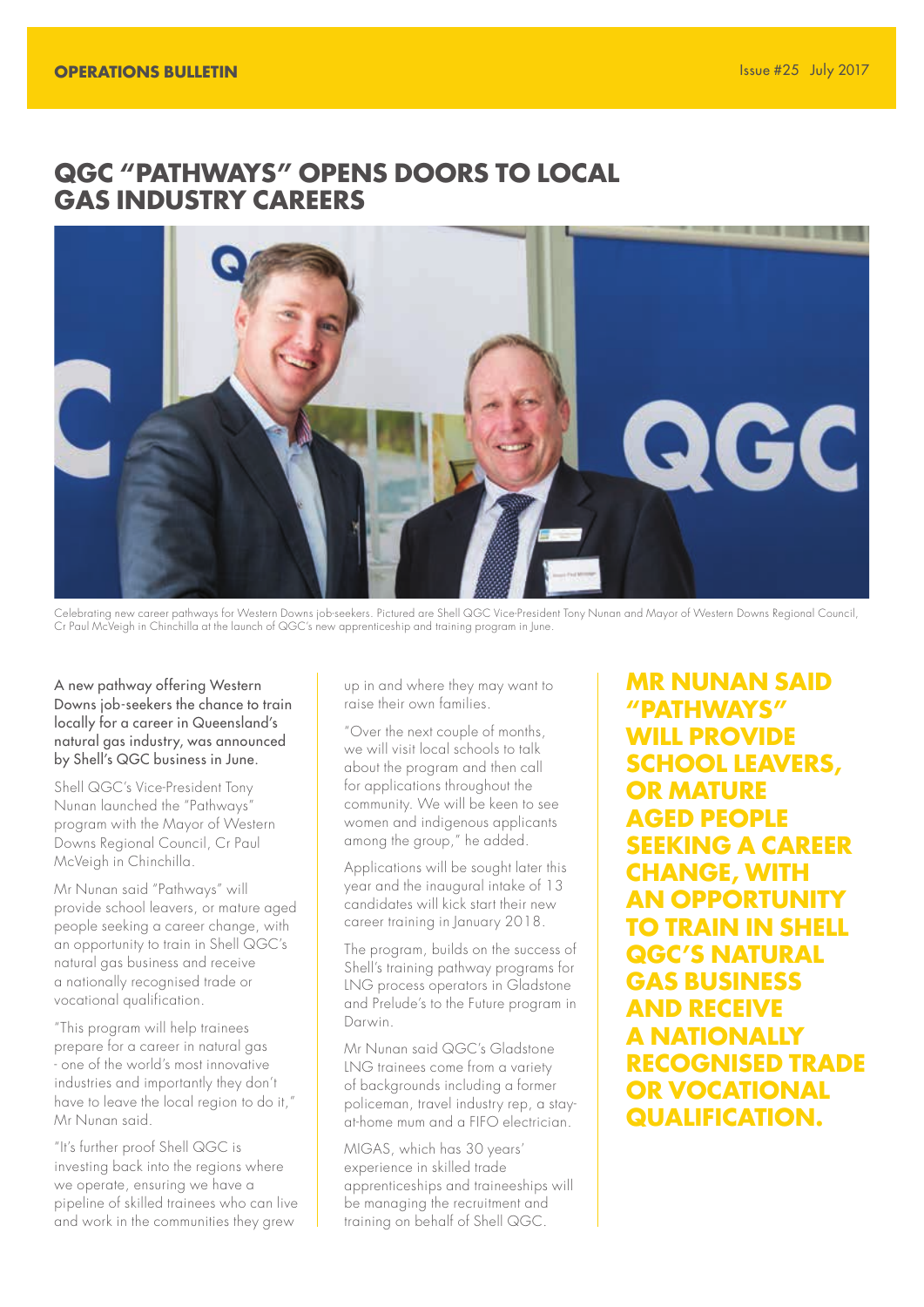# **SURAT BASIN**



QGC's Charlie Field Compression Station construction is nearing completion.

This section features information about activities in our natural gas development areas that cover more than 4,900 square kilometres and span from south of Tara to north-west of Wandoan.

# WELL SITE INSPECTIONS

A team of 50 operators inspect each of QGC's more than 2,500 wells once a fortnight. Operators are required to adhere strictly to land access and weed management rules for individual properties. This team, who drive utility vehicles, represent a major proportion of our light vehicle movements around the region.

# PIPELINE INSPECTIONS

QGC operators work in small teams to inspect the 543km Wallumbilla Gladstone Pipeline easement to monitor the infrastructure and progress of vegetation rehabilitation.

In July, the following activities will occur:

- Aerial inspections from west of Dalby (Ruby Jo site) to west of Wandoan (Woleebee Creek site) and between Chinchilla and Gladstone during the first half of the month.
- Daily, on-ground easement inspections from west of Dalby (Ruby Jo site) to Gladstone.

# WATER TREATMENT

The Northern Water Treatment Plant, at Woleebee Creek south-west of Wandoan, and the Kenya Water Treatment Plant, south-west of Chinchilla, are successfully processing water produced in the surrounding gas fields for beneficial use within these regions.

These two water treatment plants enable QGC to make available 97% of produced water for beneficial use.

The following table summarises the average daily production at each water treatment plant and the total volume of water processed to date in 2017.

| <b>WATER TREATMENT</b><br><b>PLANT</b> | <b>AVERAGE DAILY</b><br><b>PRODUCTION</b><br>(JUNE 2017) | <b>2017 YEAR TO DATE</b><br><b>PRODUCTION</b><br>(AS AT 30 JUNE 2017) |
|----------------------------------------|----------------------------------------------------------|-----------------------------------------------------------------------|
| Kenya                                  | 29.4 ML/d                                                | 5,319 ML                                                              |
| <b>Northern</b>                        | $13$ ML/d                                                | 2,353 ML                                                              |

## **CHARLIE PROJECT UPDATE**

Construction work at the Charlie Field Compression Station is nearing completion. Demobilisation is underway; however a large workforce will remain on site for the commissioning phase.

Work will continue in Charlie region constructing new wells and gathering pipelines to provide gas to the Charlie Field Compression Station.

# **PROJECT RUBY UPDATE**

QGC's Ruby project is the next development in the Surat Basin to sustain the supply of domestic gas and LNG production from QGC's existing tenements.

Construction is progressing with 33 well pads and 22 wells drilled to date.

Approximately 350 kilometres of water and gas gathering pipelines will be built. The project will not include the construction of field compression stations, processing plants or water treatment facilities. This project will utilise existing infrastructure in the central and southern development areas.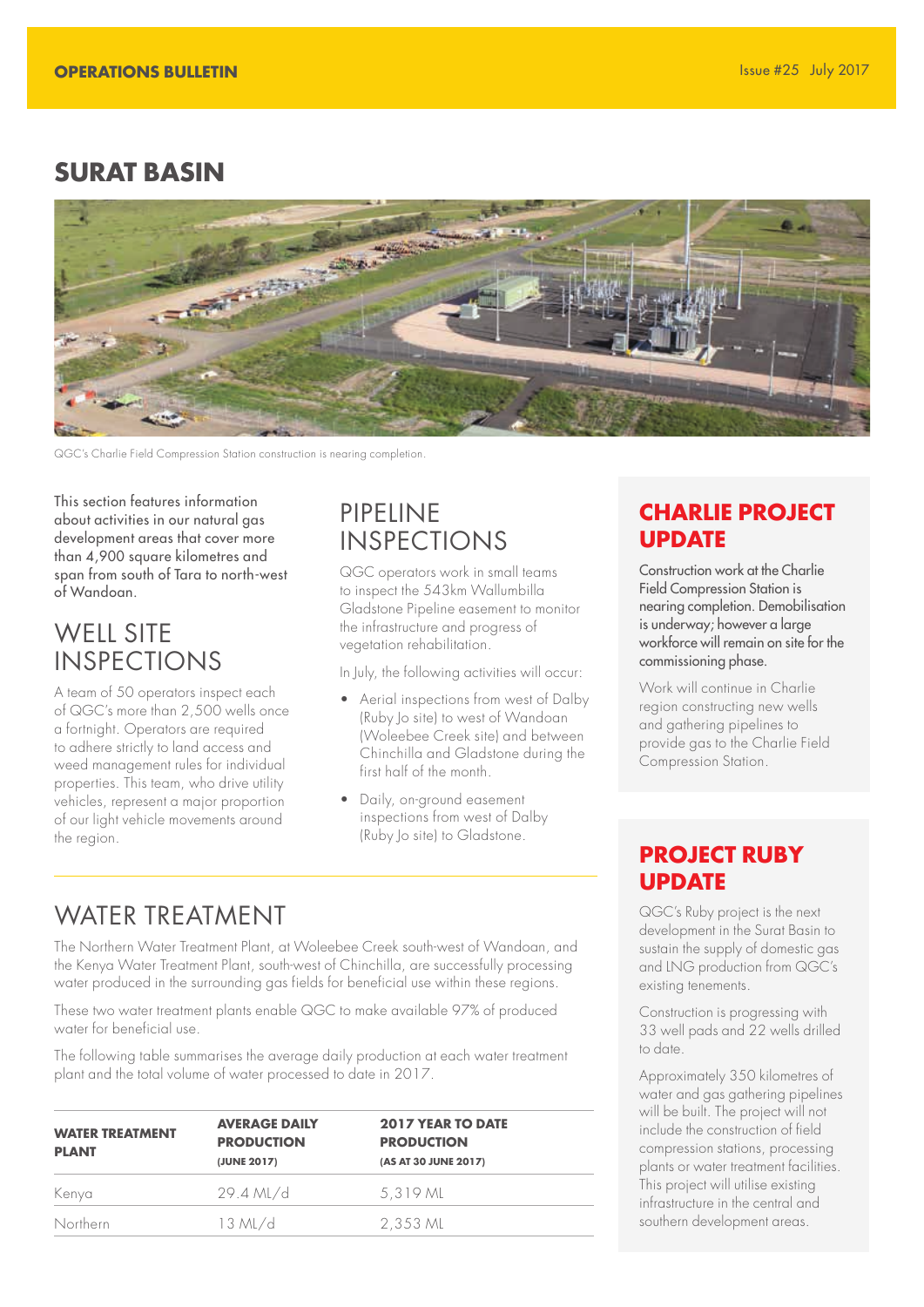# QGC UPGRADES ROADS

QGC is upgrading various roads, some of which are currently being worked on, and other upgrades will start in coming weeks. Road upgrades are summarised below:

### **CECIL'S ROAD**

Final sealing of Cecil's Road will take place this month. All other road works are complete.

### **RYALS ROAD**

Repair works will be undertaken to correct line-marking on Ryals Road. Western Downs Regional Council is preparing the costs for the upgrade of the Horse Creek Crossing.

### **GOLDEN'S ROAD**

Western Downs Regional Council has approval to construct a further one kilometre section of gravel upgrade from the end of the recently completed works. Maintenance grading will be undertaken on the first six kilometres of recently constructed road.

### **BUNDI ROAD**

There are three floodways where damage to the pavement exists. Western Downs Regional Council has been alerted and is arranging repairs.

Weather conditions and unforseen events, may impact dates and timings of work and repairs. All works will be performed in accordance with a council approved traffic management plan. Please adhere to the advisory traffic signage installed before and during the closure periods. We thank you for your patience and encourage all drivers to keep safe and drive to conditions.

Increased traffic to the Charlie and Ruby projects are expected as construction progresses. QGC's detailed transport management plan for the project includes In-vehicle Monitoring System tracking for all QGC vehicles and traffic controls in affected areas. For any concerns please phone the QGC Community Information Line on 1800 030 443.

# **GLADSTONE**

# GLADSTONE CELEBRATES WORLD ENVIRONMENT DAY CELEBRATIONS AT THE 2017 ECOFEST



World Environment Day celebrations drew 5,000 people to the Gladstone 2017 Ecofest.

### QGC Curtis Island employees volunteered their time at Gladstone's Ecofest to talk with local residents about the company's environmental commitments last month.

The ten QGC volunteers were part of a major display hosted by QGC for Ecofest which attracted over 5,000 people to celebrate World Environment Day.

The event was a great success and QGC's marquee was a hive of activity with over 700 visitors who took home a copy of our locally produced storybook 'My Dad Works on an Island'.

Congratulations to Gladstone local, Amanda Patzwald, who won QGC's competition for a family of four holiday for two nights at the Agnes Water Beach Breakers Chalet.

QGC's Curtis Island staff volunteered their time at the event, talking with the community about our environmental commitments including the protection and preservation of Curtis Island. Nearly two thirds of Curtis Island is dedicated to environmental conservation.

Together with neighbouring LNG companies, QGC contributes towards the protection of the Great Barrier Reef World Heritage Area over the next 20 years by funding research partnerships in the Gladstone Region. This includes monitoring of marine life, including our iconic turtles.

QGC is a major sponsor of Ecofest and has attended the event since 2010.



Pictured is QGC's Maintenance Management Assistant, Sue Young, who was one of the ten QGC employees who volunteered their time at the event.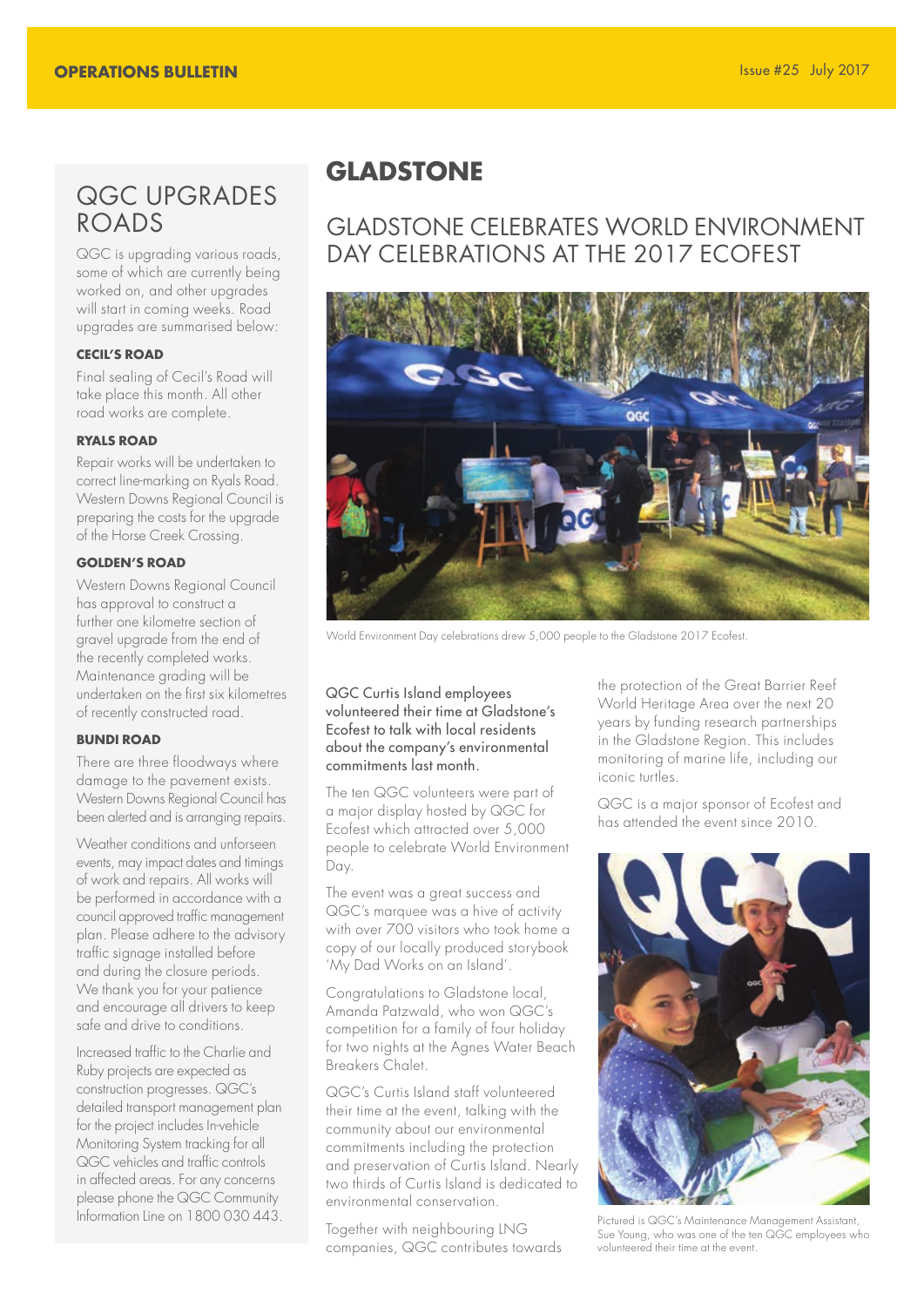# **BECOMING A SUPPLIER**

QGC supports the long-term, economic sustainability of the regions in which we operate through providing the opportunity to supply the business with competitively priced goods and services.

Our Local Content Policy targets four goals: supporting competitive procurement, facilitating job creation, promoting reconciliation and building economic sustainability.

We actively encourage our employees and contractors to source quality, cost-effective goods and services locally, based on full, fair and reasonable opportunities.

This is in line with our participation in the voluntary Queensland Resources and Energy Sector Code of Practice for Local Content administered by the Queensland Resources Council and as required, project-based Australian Industry Participation Plans.

Visit http://www.bg-group.com/australia/becomingasupplier to register your interest in becoming a supplier or for a fact sheet on how to access our supply chain.



Roll-up! Roll up! The Shell Questacon Science Circus inspires the Gladstone community in the wonders of science, technology, engineering and maths (STEM).

# **THE SHELL QUESTACON SCIENCE CIRCUS CAME TO TOWN**

Gladstone youth were abuzz with excitement when the Shell Questacon Science Circus arrived in Gladstone in early June.

The circus brought 40 exciting handson exhibits to seven schools and to over 1,200 people at a community exhibition of its 'pop-up' science centre.

Spectacular science shows were on display as circus presenters held fire in their hands, lay down on a bed of nails and levitated beach balls.

Shell, Questacon and the Australian National University have partnered for over 30 years and aim to bring exciting ways to explore STEM (science, technology, engineering and maths) in regional communities across Australia.

# **COMMUNITIES**

| <b>DATE</b> | <b>LOCATION</b> | <b>ACTIVITY</b>                                                                                                                                               |
|-------------|-----------------|---------------------------------------------------------------------------------------------------------------------------------------------------------------|
| 18 Iuly     | Gladstone       | QGC Communities Fund information session. Tuesday 18 July, 6pm - 7pm.<br>Central Queensland University - Leo Zussino Building, Bryan Jordan Drive, Gladstone. |